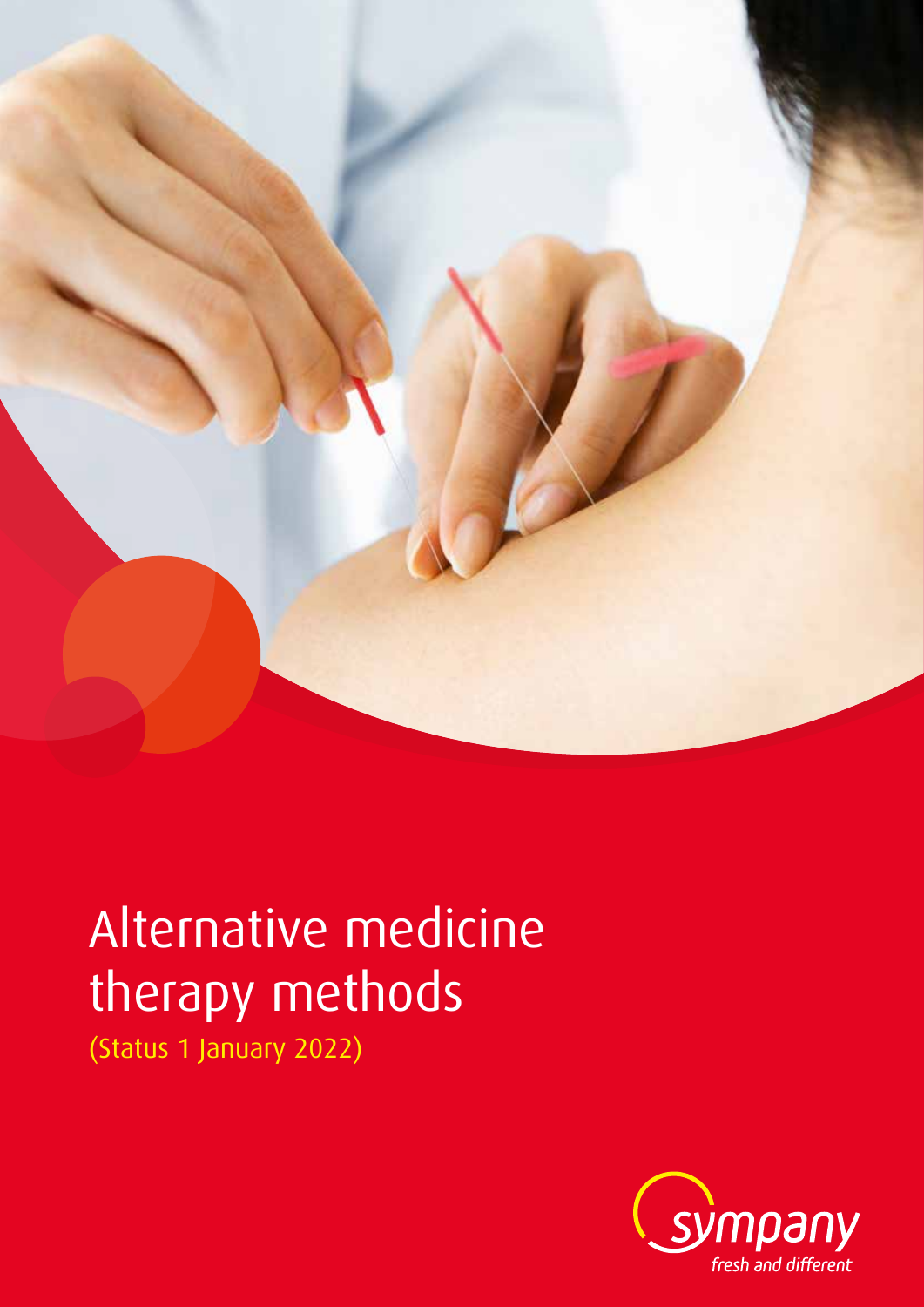

# Overview of alternative medicine therapy methods

Sympany contributes to the costs of the therapy methods listed below if they are medically necessary. The cost contribution depends on the product and the selected level of cover.

For a list of therapists approved by Sympany, see www.sympany.ch/therapeuten

A Acupressure 1 2a 3a 4a 5 Acupuncture 1 2a 3a 4a 5 Acupuncture massage 12a 3a 4a 5 Alexander technique 1 2a 3a 4a 5 Anmo-tuina/Tuina massage 12a 3a 4a 5 Anthroposophical medicine 1 2a 3a 4a 5 Art therapy 1 2a 3a 4a 5 Asian body and energy work 2b 3b 4b 5 Autohaemotherapy/Self-blood therapy 1 2a 3a 4a 5 Autogenic training 1 2a 3a 4a 5 Ayurveda massage 1 2a 3a 4a 5 Ayurveda therapy 1 2a 3a 4a 5 B Baunscheidtism 1 2a 3a 4a 5 Biodynamics 2b 3b 4b 5 Bio feedback 2b 3b 4b 5 C Chinese medication therapy 12a 3a 4a 5 Colon cleansing 1 2a 3a 4a 5 Compresses/wraps/fango 1 2a 3a 4a 5 Connective tissue massage 2b 3b 4b 5 Craniosacral therapy 1 2a 3a 4a 5 Cupping 1 2a 3a 4a 5

| D                                                      |
|--------------------------------------------------------|
| Dance therapy 12a 3a 4a 5                              |
| Drama therapy <sup>12a 3a 4a 5</sup>                   |
| F                                                      |
| Ear acupuncture 1 2a 3a 4a 5                           |
| Electroacupuncture 1 2a 3a 4a 5                        |
| Electrotherapy <sup>12a 3a 4a 5</sup>                  |
| Etiopathy 1 2a 3a 4a 5                                 |
| Eurythmy therapy 1 2a 3a 4a 5                          |
| F                                                      |
| Feldenkrais method 1 2a 3a 4a 5                        |
| Figure play therapy 1 2a 3a 4a 5                       |
| Foot reflex zone message 12a 3a 4a 5                   |
| G                                                      |
| Gestalt therapy 1 2a 3a 4a 5                           |
| н                                                      |
| Hematogenic oxidation therapy <sup>2b</sup><br>3b 4b 5 |
| Hippotherapy/Therapeutic riding<br>2b 3b 4b 5          |
| Homoeopathy 12a 3a 4a 5                                |
| Hydrotherapy 1 2a 3a 4a 5                              |
| ı                                                      |
| Intermedial therapy 1 2a 3a 4a 5                       |
| K                                                      |
|                                                        |

Kinesiology 1 2a 3a 4a 5

Kneipp therapy 1 2a 3a 4a 5

| L                                        |
|------------------------------------------|
| Laser acupuncture 1 2a 3a 4a 5           |
| Leech therapy <sup>12a 3a 4a 5</sup>     |
| M                                        |
| Manual lymph drainage 12a 3a 4a 5        |
| Massage techniques 1 2a 3a 4a 5          |
| Movement and body therapy 12a<br>3a 4a 5 |
| Moxibustion 1 2a 3a 4a 5                 |
| Music therapy 1 2a 3a 4a 5               |
| Ν                                        |
| Neural therapy <sup>2b 3b 4b 5</sup>     |
| Nutrition counselling 1 2a 3a 4a 5       |
| $\bf{0}$                                 |
| Osteopathy 1 2a 3a 4a 5                  |
| Ozone therapy 2b 3b 4b 5                 |
| P                                        |
| Painting therapy 1 2a 3a 4a 5            |
| Phlebotomy 1 2a 3a 4a 5                  |
| Phytotherapy, incl. spagyric 12a 3a 4a 5 |
| Polarity <sup>2b 3b 4b 5</sup>           |
| Psycho-zone massage 2b 3b 4b 5           |
| Purging procedure 1 2a 3a 4a 5           |
| Q                                        |
| Qi-Gong 1 2a 3a 4a 5                     |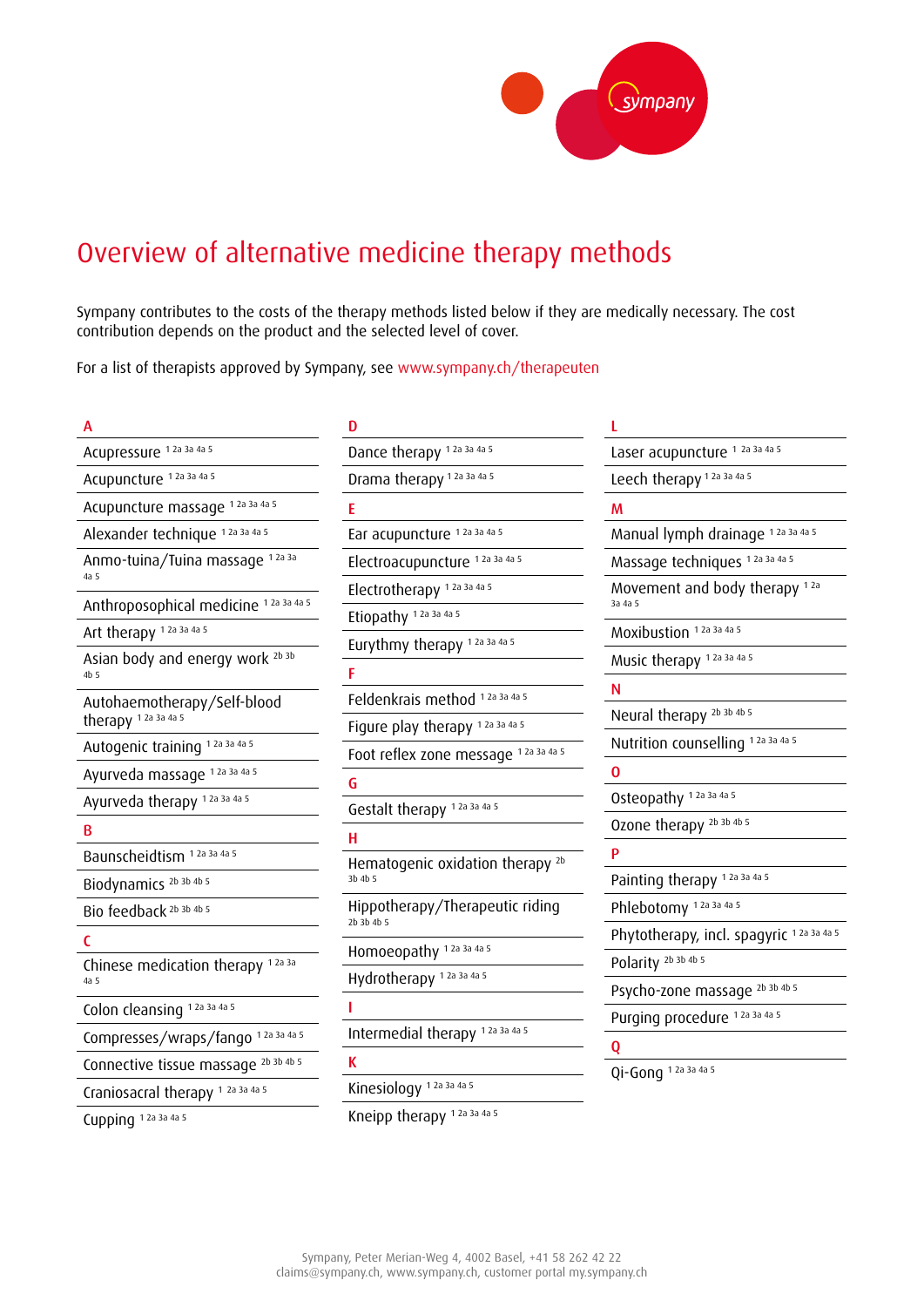

| Reflexology, reflex zone massage 1<br>2a 3a 4a 5                                                                                         | Shiatsu 1 2a 3a 4a 5                   | Tai-Chi $12a3a4a5$                          |
|------------------------------------------------------------------------------------------------------------------------------------------|----------------------------------------|---------------------------------------------|
|                                                                                                                                          | Spiral dynamics <sup>12a 3a 4a 5</sup> | Therapeutic sculptural                      |
| Regulation therapy $12a$ 3a 4a 5                                                                                                         |                                        | design 1 2a 3a 4a 5                         |
| Remedies/medicinal herbs (pre-<br>scribed/dispensed by a medical<br>practitioner, naturopath, homoe-<br>opath, TCM therapist or Ayurveda |                                        | Therapeutic speech formation 12a<br>3a 4a 5 |

Cost contribution:

4b 5

therapist) 1 2a 3a 4a 5

Respiration therapy 2b 3b 4b 5 Rhythmic massage 1 2a 3a 4a 5

Rolfing/Structural integration 2b 3b

For policyholders with general supplementary insurance

<sup>1</sup> general supplement: max. CHF 70 per hour, max. CHF 3,000 per calendar year; for remedies/medicinal herbs 90% of the costs plus: 50% of the costs, max. CHF 3,000 per calendar year; for remedies/medicinal herbs 80% of the costs premium: 50% of the costs, max. CHF 6,000 per calendar year; for remedies/medicinal herbs 80% of the costs

#### For policyholders with private supplementary insurance

<sup>2a</sup> private supplement: max. CHF 100 per hour, max. CHF 6,000 per calendar year; for remedies/medicinal herbs 90% of the costs <sup>2b</sup> private supplement: max. CHF 50 per hour, max. CHF 1,000 per calendar year

#### For policyholders with natura supplementary insurance

| <sup>3</sup> plus natura:<br><sup>3b</sup> plus natura:            | 80% of the costs, max. CHF 6,000 per calendar year; for remedies/medicinal herbs 80% of the costs<br>50% of the costs, max. CHF 1,000 per calendar year  |  |  |  |  |
|--------------------------------------------------------------------|----------------------------------------------------------------------------------------------------------------------------------------------------------|--|--|--|--|
| <sup>4</sup> a premium natura:<br><sup>4b</sup> premium natura:    | 80% of the costs, max. CHF 10,000 per calendar year; for remedies/medicinal herbs 80% of the costs<br>50% of the costs, max. CHF 2,000 per calendar year |  |  |  |  |
| For insured persons with general supplementary insurance (Kolping) |                                                                                                                                                          |  |  |  |  |

## <sup>5</sup> plus (Kolping): 90% of the costs (max. CHF 150 per hour), max. CHF 1,200 per calendar year; for remedies/medicinal herbs max. CHF 2,000 per calendar year alternative (Kolping): 75% of the costs, max. CHF 7,000 per calendar year; for remedies/medicinal herbs 90% of the costs

### Please note:

the alternative services are charged at the maximum overall limit for alternative medicine. For details, see the relevant general insurance conditions, GIC, and the special conditions, SC. Alternative medical treatments of the therapist's own family members are not insured.